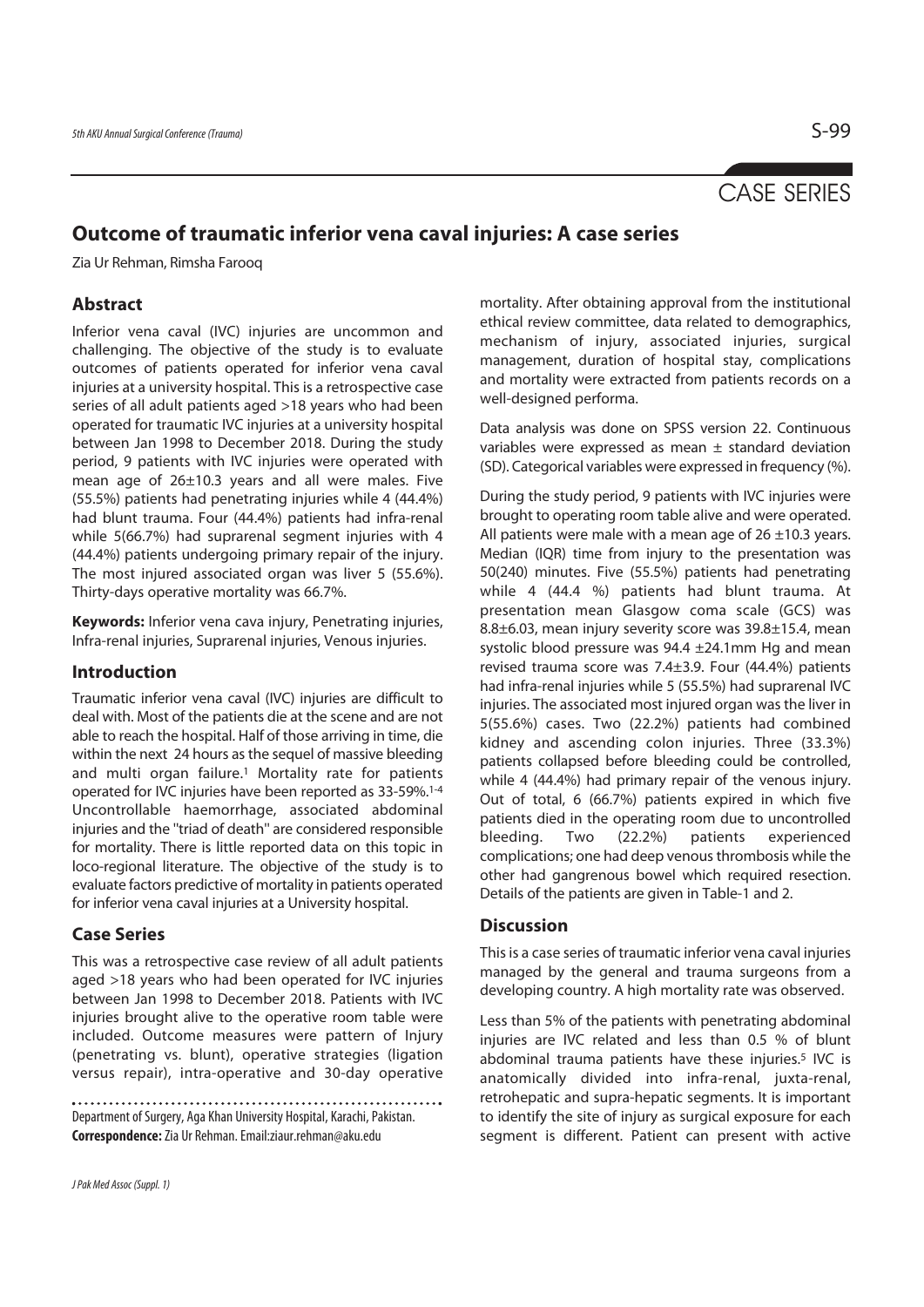| No. | <b>Age at Presentation</b> | <b>Injury</b> | Time of Injury and            | <b>Heart</b> | <b>SBP</b> | <b>RTS</b> | <b>ISS</b> | GCS   | Hemoperitoneum   |
|-----|----------------------------|---------------|-------------------------------|--------------|------------|------------|------------|-------|------------------|
|     | (years)/gender             | type          | <b>Presentation (minutes)</b> | Rate         |            |            |            |       | (Contained/Free) |
|     |                            |               |                               |              |            |            |            |       |                  |
| ٠.  | 29 /M                      | GSW           | 30                            | 130          | 60         |            | 29         | 7/10  | free             |
| 2.  | 40/M                       | <b>RTA</b>    | 1140                          | 100          | 130        | 12         | 38         | 15/15 | free             |
| 3.  | 18/M                       | <b>RTA</b>    | 60                            | 131          | 76         |            | 43         | 3/15  | free             |
| 4.  | 27/M                       | GSW           | 60                            | 100          | 89         | 12         | 50         | 15/15 | contained        |
| 5.  | 37/M                       | <b>RTA</b>    | 480                           | 118          | 102        | 12         | 50         | 14/15 | free             |
| 6.  | 17/M                       | GSW           | 30                            | 100          | 80         |            | 25         | 3/15  | free             |
| 7.  | 18/ M                      | <b>RTA</b>    | 60                            | 131          | 76         |            | 43         | 3/15  | free             |
| 8.  | 20/M                       | GSW           | 120                           | 70           | 130        | 12         | 26         | 15/15 | free             |
| 9.  | 20/M                       | GSW           | 50                            | 98           | 110        | 12         | 34         | 15/15 | Free             |

**Table-1:** Showing Presenting features of Patients with traumatic IVC injuries.

GSW= Gunshot Wounds; RTA= Road Traffic Accident; M= Male; SBP= Systolic Blood Pressure; ISS= Injury Severity Score; GCS= Glascow Coma Scale.

**Table-2:** Outcomes of the patients operated for IVC injuries.

| No.            | <b>Total</b><br>ICU<br><b>Stay</b> | <b>Was Damage</b><br>control Strategy<br>Used (Y/N) | <b>Vascular</b><br>Surgeon<br>Involved (Y/N) | <b>Location</b><br>of IVC | <b>Associated</b><br>injuries                                                                                                                           | <b>Blood</b><br><b>Transfusion</b>                     | <b>Management</b><br>of IVC injury | <b>Outcome</b>                                                                       | <b>Cause of</b><br>death        |
|----------------|------------------------------------|-----------------------------------------------------|----------------------------------------------|---------------------------|---------------------------------------------------------------------------------------------------------------------------------------------------------|--------------------------------------------------------|------------------------------------|--------------------------------------------------------------------------------------|---------------------------------|
| $\mathbf{1}$   |                                    | Y                                                   | N                                            | Infra renal               | Colonic and small<br>bowel perforation                                                                                                                  | 1 PCV                                                  | Could not<br>be repaired           | On table<br>death                                                                    | Cardiopulmonary<br>arrest       |
| $\overline{2}$ | ---                                | Y                                                   | N                                            | Supra hepatic             | Left lobe of<br>liver damaged                                                                                                                           | 9 PCVs                                                 | Primary<br>repair                  | On table<br>death                                                                    | Hypovolumic<br>shock            |
| 3              |                                    | Y                                                   | N                                            | Retro hepatic             | Left liver laceration,<br>portal vein and hepatic<br>artery damage                                                                                      | 6 PCVs                                                 | Could not<br>repair                | On table<br>death                                                                    | Hypovolumic<br>shock            |
| 4              | 2 days                             | Y                                                   | N                                            | Supra renal               | Multiple serosal tears on<br>ileum, with sigmoid<br>perforations.<br>Grade III liver laceration.<br>Right hemothorax. Injury<br>to right renal pedicle. | 11 PCVS<br>10 FFPs<br>10 Plts                          | Ligation                           | Mortality after 2<br>days in ICU due to<br>hemorrhagic shock.                        | Hypovolemic<br>shock            |
| 5              | 1 day                              | Y                                                   | N                                            | Infra renal               | lleal perforation.                                                                                                                                      | 10 FFPS<br>5 PCVS<br>6 PLTS                            | Primary<br>repair                  | Mortality within<br>one day.                                                         | Hypovolemic<br>shock and sepsis |
| 6              | 5 days                             | Y                                                   | N                                            | Infra renal               | Duodenal perforation<br>and ascending colon                                                                                                             | 5 PCVS<br>6 FFPS                                       | Primary<br>repair                  | Relook laparotomy<br>and alive                                                       |                                 |
| $\overline{7}$ | ---                                | Y                                                   | N                                            | Supra hepatic             | <b>Shattered liver</b>                                                                                                                                  | 2 PCVs                                                 | Could not<br>repair                | On table<br>death                                                                    | Cardiac<br>arrest               |
| 8              | 2 days                             | Υ                                                   | Υ                                            | Infra renal               | L5 body fracture                                                                                                                                        | 5 PCVS<br>10 FFPS                                      | Primary<br>closure                 | Discharged after<br>management.<br>Presented with<br>Right leg DVT after<br>3 months |                                 |
| 9              | 16 days                            | Y                                                   | N                                            | Infra hepatic             | Colonic and jejuna<br>perforation with right<br>kidney pedicle injury.                                                                                  | 10 PCVS<br>4 Platelets<br>10 FFPS<br>8 Cryoprecipitate | Ligation                           | Discharged after<br>25 days                                                          |                                 |

PVC= Pack cell volume; FFP= Fresh Frozen Plasma; Plts= Platelets.

bleeding or contained retroperitoneal haematoma. Presence of free blood in the peritoneal cavity is a poor prognostic factor. It is technically difficult to deal with diffuse venous bleeding compared to arterial bleed where

arterial spurter helps to locate the origin. The first step in case of active bleeding in the peritoneal cavity is to control it by direct compression. Applying compression by a sponge-stick proximally and distally is an important